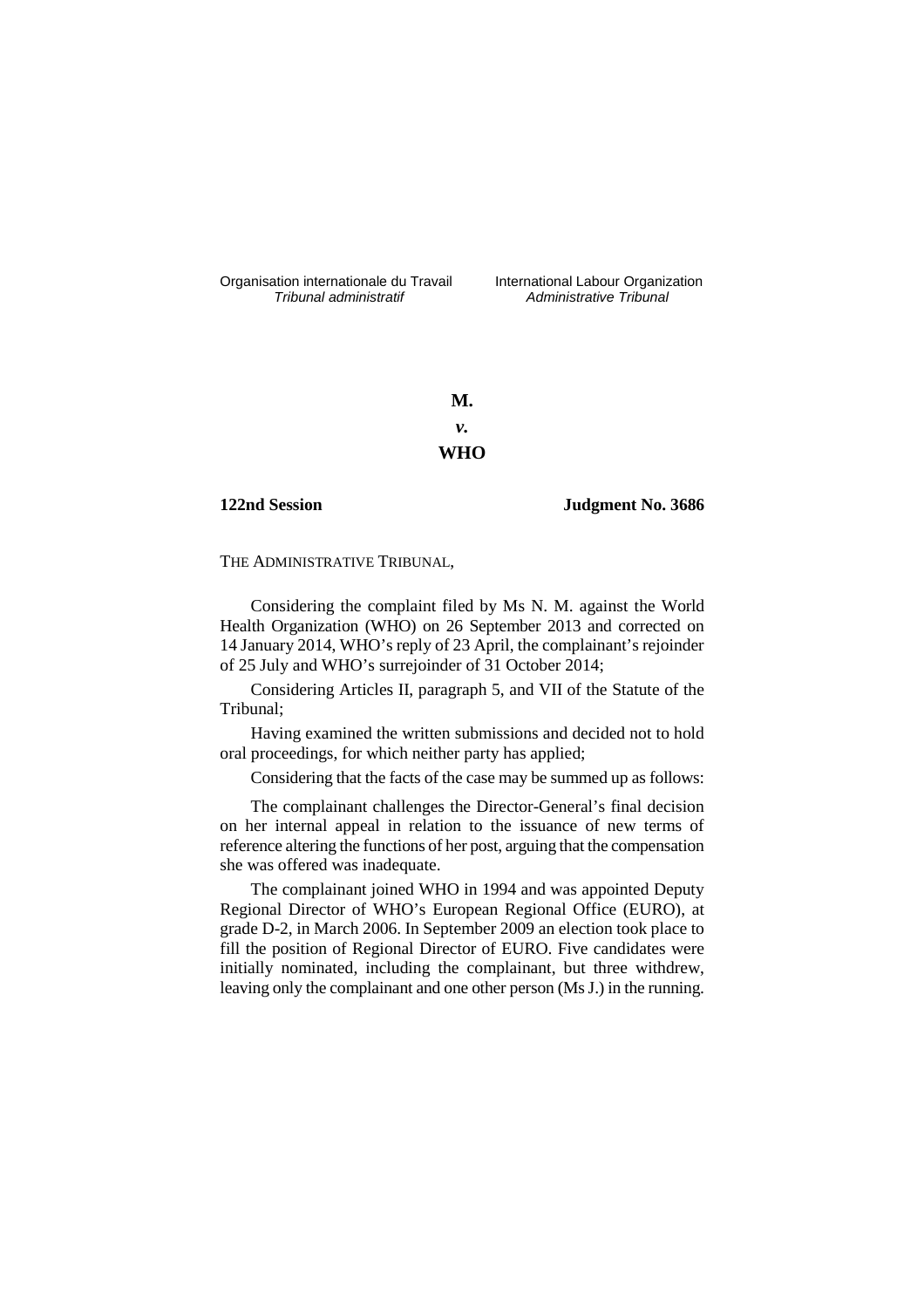The complainant was unsuccessful and Ms J. took up her functions as Regional Director in February 2010.

The new Regional Director wished to create a new organisational structure for the EURO office without the complainant's role. In anticipation of the formal approval of the new structure, which did not occur until later that year, she began to discuss the implications of this with the complainant in February 2010. Efforts were made to find an alternative assignment for the complainant. Two assignments were proposed (Kazakhstan or Greece), but the complainant considered that they were not commensurate with her skills and experience.

In April 2010 the Regional Director decided to change the complainant's terms of reference by taking back all managerial functions which her predecessor had delegated to the complainant and by assigning the complainant temporary duties related to the proposed reassignment to Greece. In June 2010 the complainant lodged an appeal against that decision with the Regional Board of Appeal (RBA), but she requested permission to proceed directly to the Headquarters Board of Appeal (HBA), because the RBA's recommendation on the case would be addressed to the Regional Director, who had a conflict of interest. This procedural request was rejected by the Regional Director, as was the appeal in due course. The case then came before the HBA, which considered that the complainant's claims concerning the reassignment proposals and the modification of her terms of reference should be rejected, but that she should be awarded up to 10,000 Swiss francs for the procedural violation committed by the Regional Director in failing to refer the complainant's request for waiver of the RBA proceedings to the Director-General.

Meanwhile, in July 2010 the complainant was appointed to the position of Head of the India Country Office/WHO Representative, a grade D-1 position in which she was permitted to retain her personal D-2 status.

In the impugned decision of 3 July 2013, the Director-General partly agreed with the HBA concerning the procedural violation in the RBA proceedings. She also considered that one of the Regional Director's communications addressed to the complainant had been unnecessarily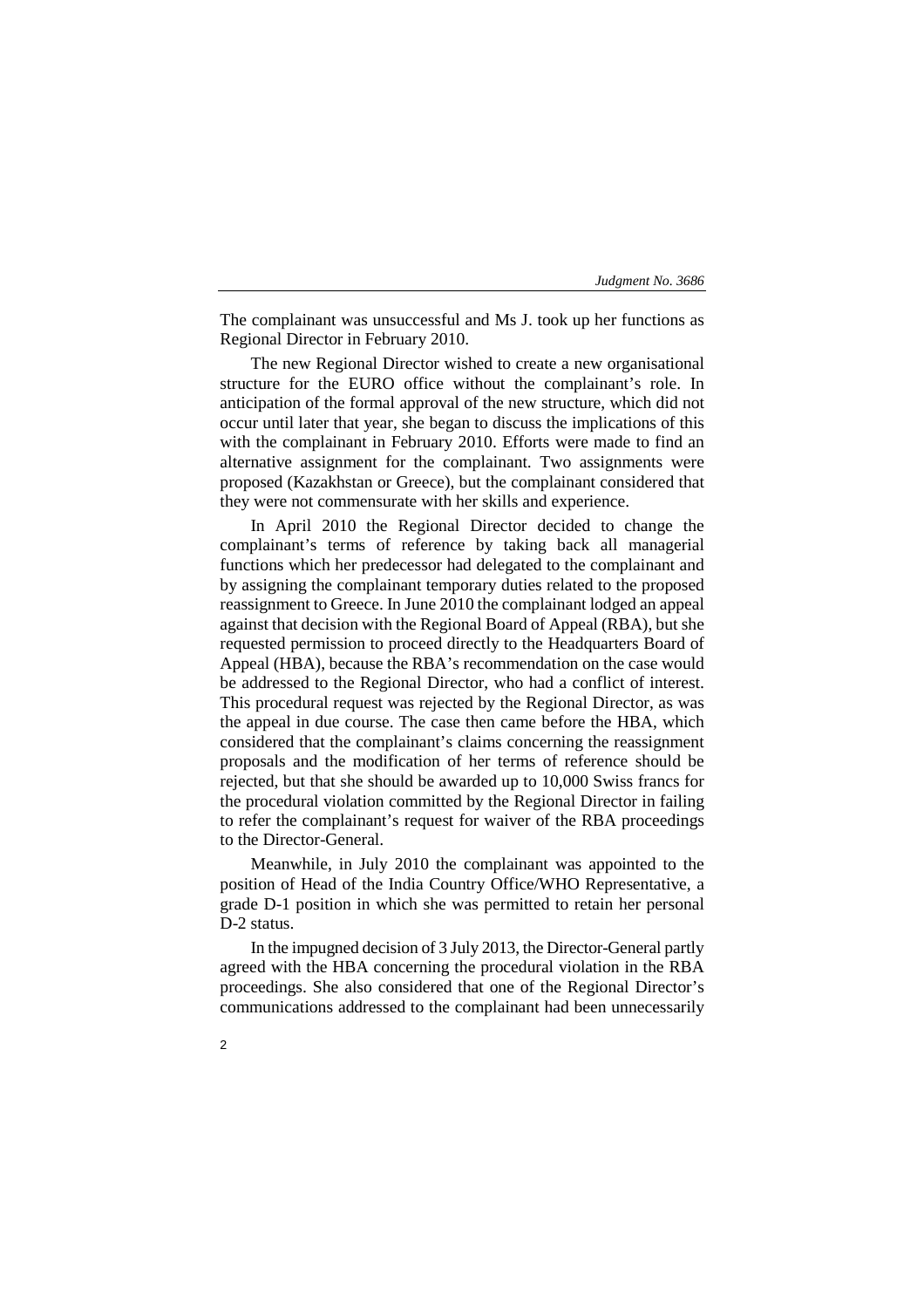3

abrupt. On that basis, she decided to award the complainant 10,000 Swiss francs in moral damages and 2,500 Swiss francs in costs whilst rejecting the complainant's other claims. This is the impugned decision.

The complainant asks the Tribunal to set aside the impugned decision and to award her material damages in the amount of 50,000 Swiss francs, moral damages in the amount of 65,000 Swiss francs and reasonable legal fees and costs.

WHO asks the Tribunal to dismiss the complaint in its entirety and to deny all requests for relief.

# CONSIDERATIONS

1. The complainant joined WHO in 1994 as a Technical Officer at the P-4 level. At the material time she was the Deputy Regional Director, WHO/EURO, a D-2 post. In September 2009, she and four other WHO staff members, although three subsequently withdrew, were nominated for election to the post of Regional Director, WHO/EURO. On 15 September 2009, Ms J. was elected as the new Regional Director and she took up her duties on 1 February 2010.

2. At a 3 February 2010 general meeting, the Regional Director presented her vision for the future of the EURO office and presented a new organizational structure for EURO to the staff members. At a subsequent 4 March staff meeting, the Regional Director presented a modified version of the preliminary organigram that had been given to the staff members. The modified organigram had a new D-2 post of Director of Programme Management (DPM) and five D-1 Director posts. However, the complainant's post of Deputy Regional Director did not appear in the organizational structure.

3. On 17 February, prior to this latter general meeting, the complainant, the Regional Director and the Manager of Human Resources (HRM) met. At the meeting, the Regional Director explained the rationale for the restructuring of EURO. The complainant was informed that the restructuring included a reduction in the number of D-2 positions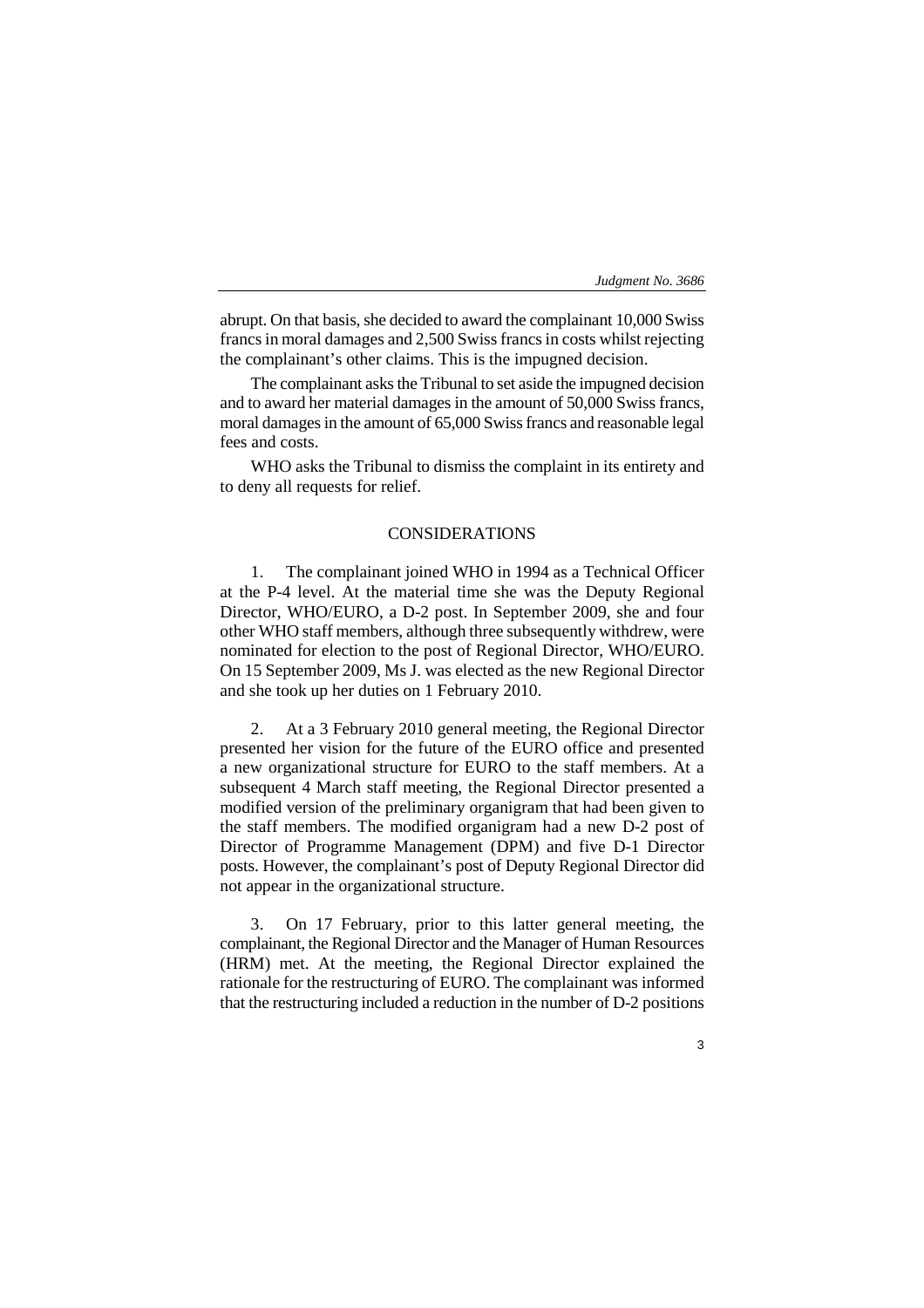to include only one D-2 post for the DPM. The complainant was further notified that the DPM post would be focused on development, synergy, and consistency of technical programs, and would require a candidate with an extensive medical background. It was noted that the complainant did not possess the requisite medical background for the position. The Regional Director then made two offers of reassignment to the complainant concerning posts within EURO – one of long-term nature as Head of Country Office/WHO Representative for Kazakhstan, Moldova and Tajikistan, and another of a temporary nature establishing the Non-Communicable Diseases Centre (NCD Centre) in Athens, Greece. Finally, the Regional Director noted that a review of the complainant's Terms of Reference (TORs) as Deputy Regional Director would be needed in order to clarify her role and responsibilities pending any reassignment.

4. According to the minutes of the meeting, in response to the information conveyed by the Regional Director, the complainant stated that an assignment as Head of Country Office/WHO Representative Kazakhstan, Moldova and Tajikistan represented a significant demotion for her and that she was not comfortable with the offer. As to the interim reassignment to Greece, the complainant stated that it was a more feasible option but she would need to explore the implications of the temporary assignment in terms of her continued work after completing the task. She added that it would be possible to handle such a temporary assignment in her current position. Finally, in view of the economic and political climate in Greece at the time, the complainant expressed scepticism about the feasibility of the reassignment option.

5. At the same meeting, the Regional Director advised that the Head of Country Office option was not a demotion and that the complainant's TORs could be expanded and that she could keep her current personal grade of D-2. Regarding the interim reassignment to Greece, the Regional Director stated that the Director of Administration and Finance had confirmed the Greek commitment, that the necessary funds had been transferred by the Government of Greece and that the agreement had been ratified by Parliament, but undertook to verify these matters.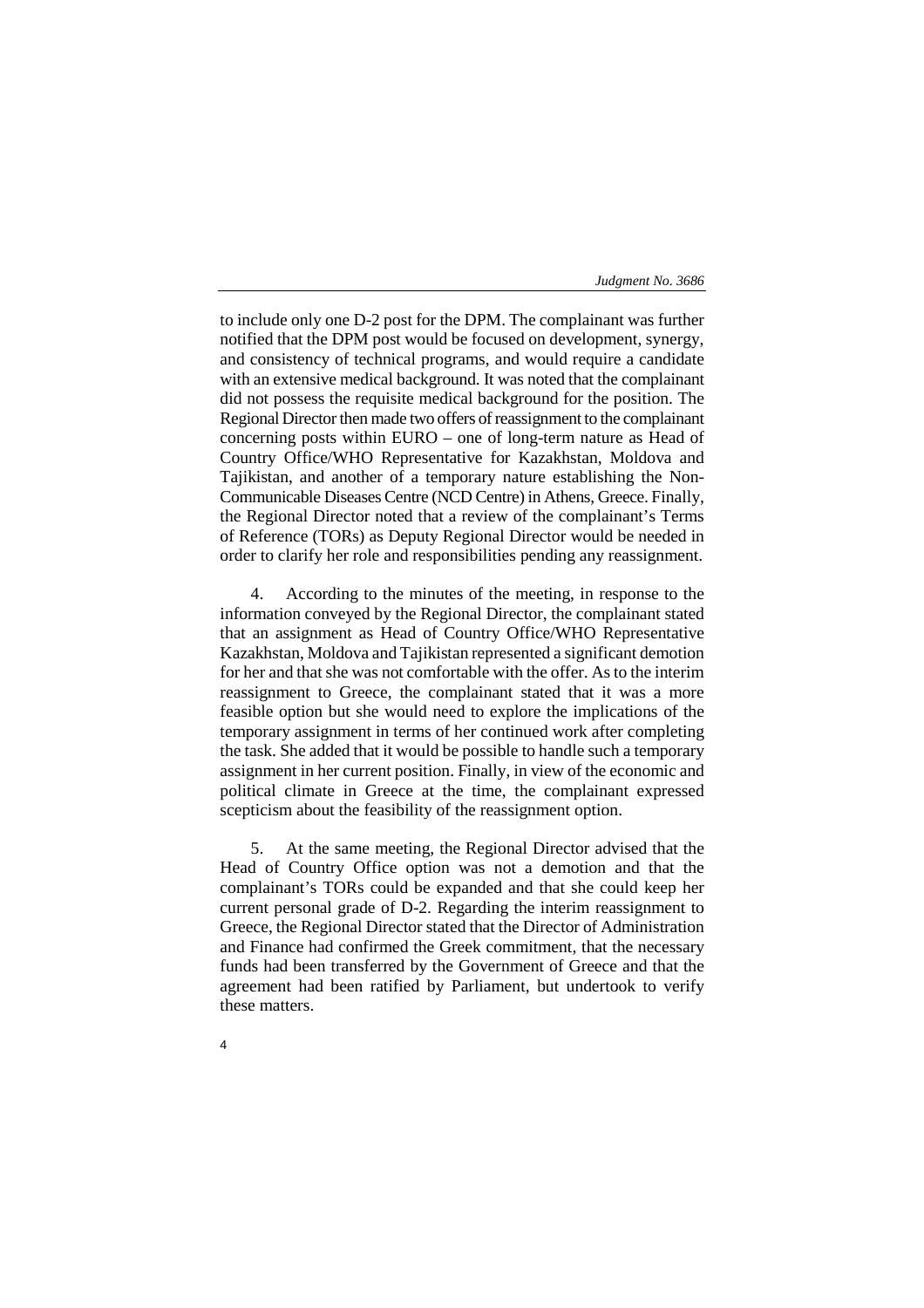6. On 19 February 2010, the Regional Director followed up on the meeting of 17 February and confirmed the offer made with respect to the post of Head of Country Office/WHO Representative, Kazakhstan, Moldova and Tajikistan. She reiterated her willingness to expand the responsibilities of the post to cover neighbouring countries to best utilize the complainant's skills and experience. The Regional Director also confirmed her intention to seek the Director-General's approval to upgrade the post to the P.06/D.01 level and to allow the complainant to maintain her D-2 grade on a personal basis.

7. The complainant rejected the Head of Country Office/WHO Representative Kazakhstan, Moldova and Tajikistan offer on 9 March. She outlined her concerns regarding the offer, which she did not consider to be commensurate with her qualifications, experience and current position and duties within WHO. She further stated that she viewed the offer as a demotion, which she believed would negatively affect her future career development. In an email exchange with the Regional Director on 25 March concerning the post of Head of Country Office/WHO Representative, Kazakhstan, Moldova and Tajikistan, the complainant confirmed her rejection of the offer on the basis that the position was not commensurate with her current level of expertise, experience, capacity and level of responsibilities within the Organization.

8. By letter of 25 March 2010, the Regional Director advised the complainant that she would be taking back the areas of authority previously delegated to the complainant as Deputy Regional Director by the previous Regional Director. The complainant was also provided with revised TORs, which set out the complainant's duties with respect to the NCD Centre in Athens and were said to be effective for a period of six months, commencing immediately. After the six month period, the TORs were to be evaluated and updated in the best interests of the Organization.

9. The complainant responded the following day stating that she had been taken aback by the decision to change her TORs with immediate effect, especially considering that the new organigram was not to apply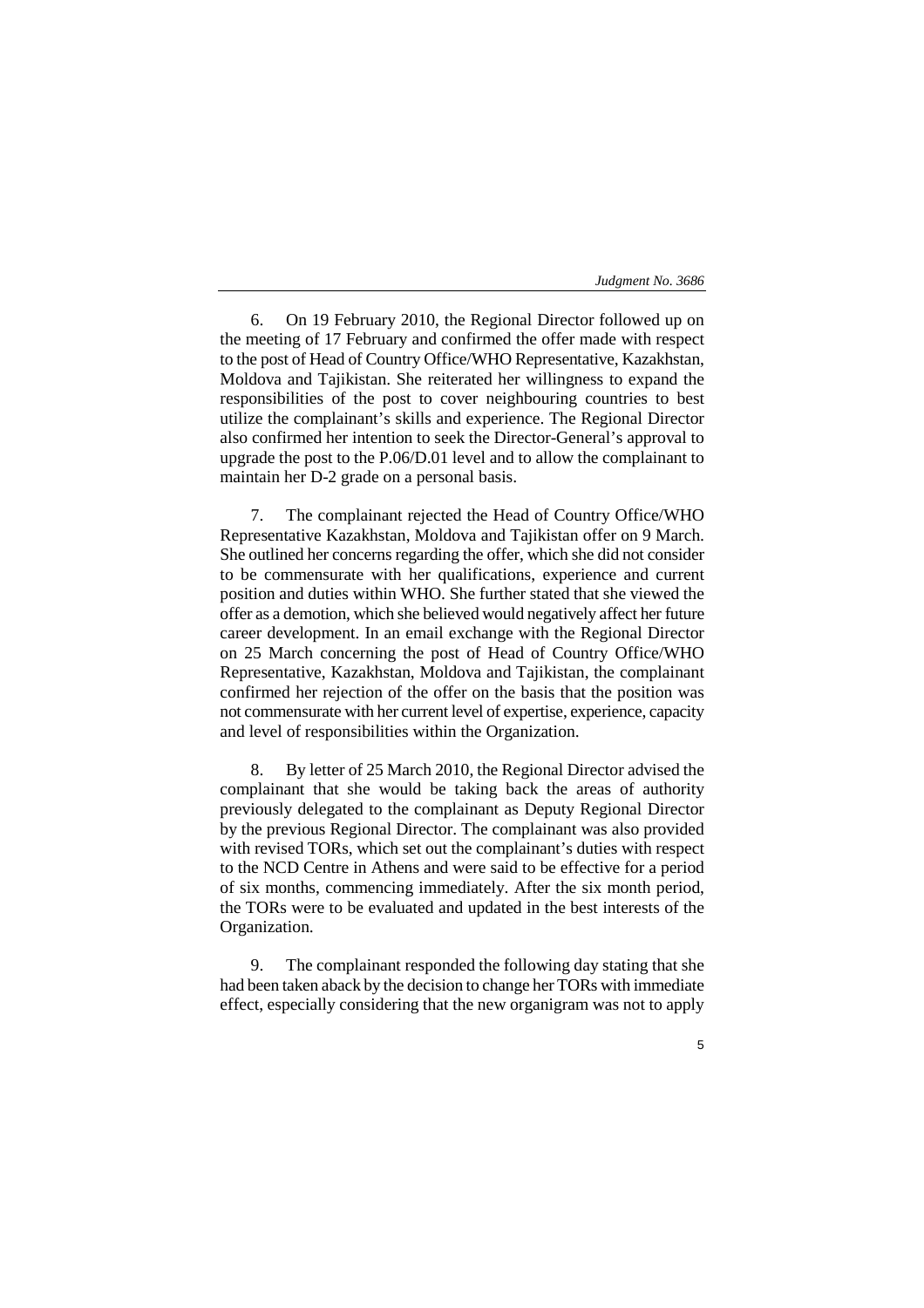until June 2010. The complainant also expressed her surprise that the decision to change her TORs was taken without consulting her. In light of her concerns, she expressed her desire to comment on the new TORs prior to their becoming effective, following her return from sick leave. On the same day, the Regional Director agreed to postpone the implementation of the new TORs until the complainant had recovered from her illness, so that she could provide her response.

10. In a 7 April email to the complainant, the Regional Director noted that she was still waiting on the complainant's input regarding her revised TORs and invited the complainant to meet, if required. The complainant responded the same day with her comments on the proposed changes to her TORs. Specifically, the complainant raised concerns related to the ratification of the host agreement by the Greek Parliament and the financial viability of the NCD Centre given the economic crisis in Greece. In addition, she echoed her concerns that the interim reassignment to Greece did not correspond to her D-2 post and that it was not a fair representation of her experience, qualifications and competencies. The complainant then proposed that she be assigned to a role as acting Director for one of the Divisions. The complainant noted that there were certain horizontal EURO and WHO-wide functions that she was involved in, and she requested confirmation of her continued involvement in them. The complainant further noted that, prior to agreeing to go ahead with the changes in her current TORs and work regarding the NCD Centre in Athens, she would need to know more about her future at WHO as she could not accept to be seen as a kind of "floater" in the system without long-term vision and objectives, as well as clarity regarding her future professional career development.

11. The Regional Director responded on 9 April and acknowledged the complainant's comments regarding the TORs and her concerns. The Regional Director stated that she hoped the NCD Centre in Athens would be going ahead and that the complainant would work on it for six months reporting directly to her. The Regional Director rejected the complainant's proposal to be assigned acting Director for one of the Divisions. The Regional Director advised the complainant that she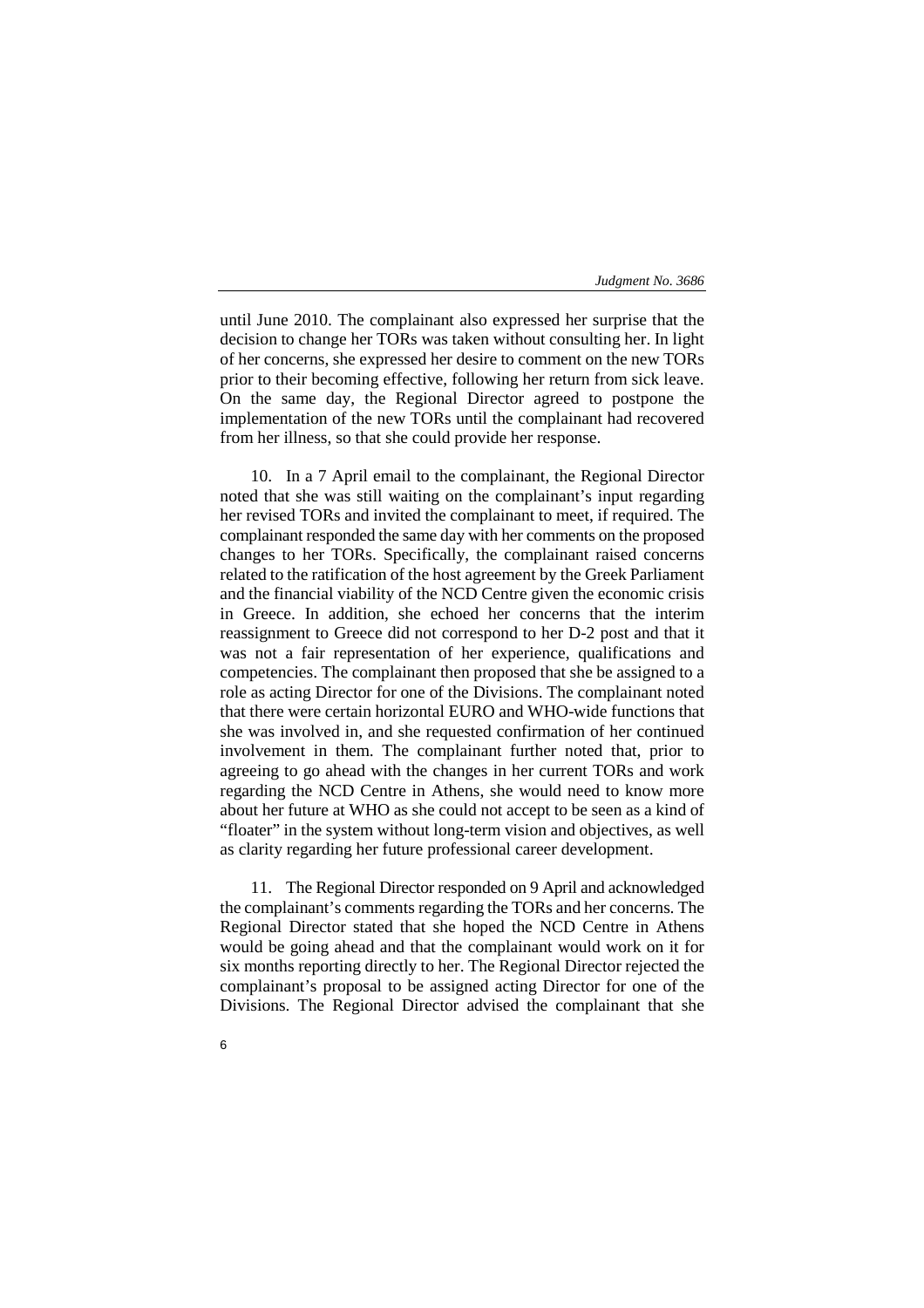7

would remain assigned to her present post during the temporary assignment; however, her title was to be revised to Regional Director's Special Representative. The complainant was further informed that her involvement in certain horizontal EURO and WHO-wide functions would be suspended until further notice, as well as her supervisory role over a number of offices and programmes, as well as Divisional Directors. The complainant was also advised that she would not be perceived as a "floater" in the office but that, at the current stage, the Regional Director could not commit to any long-term positions for her. Finally, it was noted that, as of 12 April 2010, the Regional Director would take over all managerial functions previously delegated to the complainant and that she would draft and share with the complainant before publication an announcement regarding the complainant's new role and TORs.

12. In the meantime, on 22 March, the Regional Director wrote to the Minister of Health and Social Solidarity in Greece and informed her that she believed the NCD Centre should be operational as soon as possible. She proposed that the Centre be officially inaugurated in May of 2010.

13. On 12 April, the complainant emailed the Director of Administration and Finance to follow up on the proposed inauguration of the NCD Centre. The complainant sought clarification on: the status of the ratification of the agreement by the Greek Parliament; the transfer of funds by the Government of Greece to WHO; and the availability of funds through the internal mechanism of advancing the funds from headquarters. The Director of Finance and Administration responded the same day. She advised that the agreement was still awaiting ratification at the Greek Parliament level and that WHO had not received any payments from the Government of Greece. The Director added that "given the financial crisis in Greece recently and the perceived high risk associated with ratification under these new circumstances, we have decided with the Regional Director to suspend usage of this advance, until further notice". Ultimately, in September 2012, Greece advised that it had withdrawn its offer to host the NCD Centre.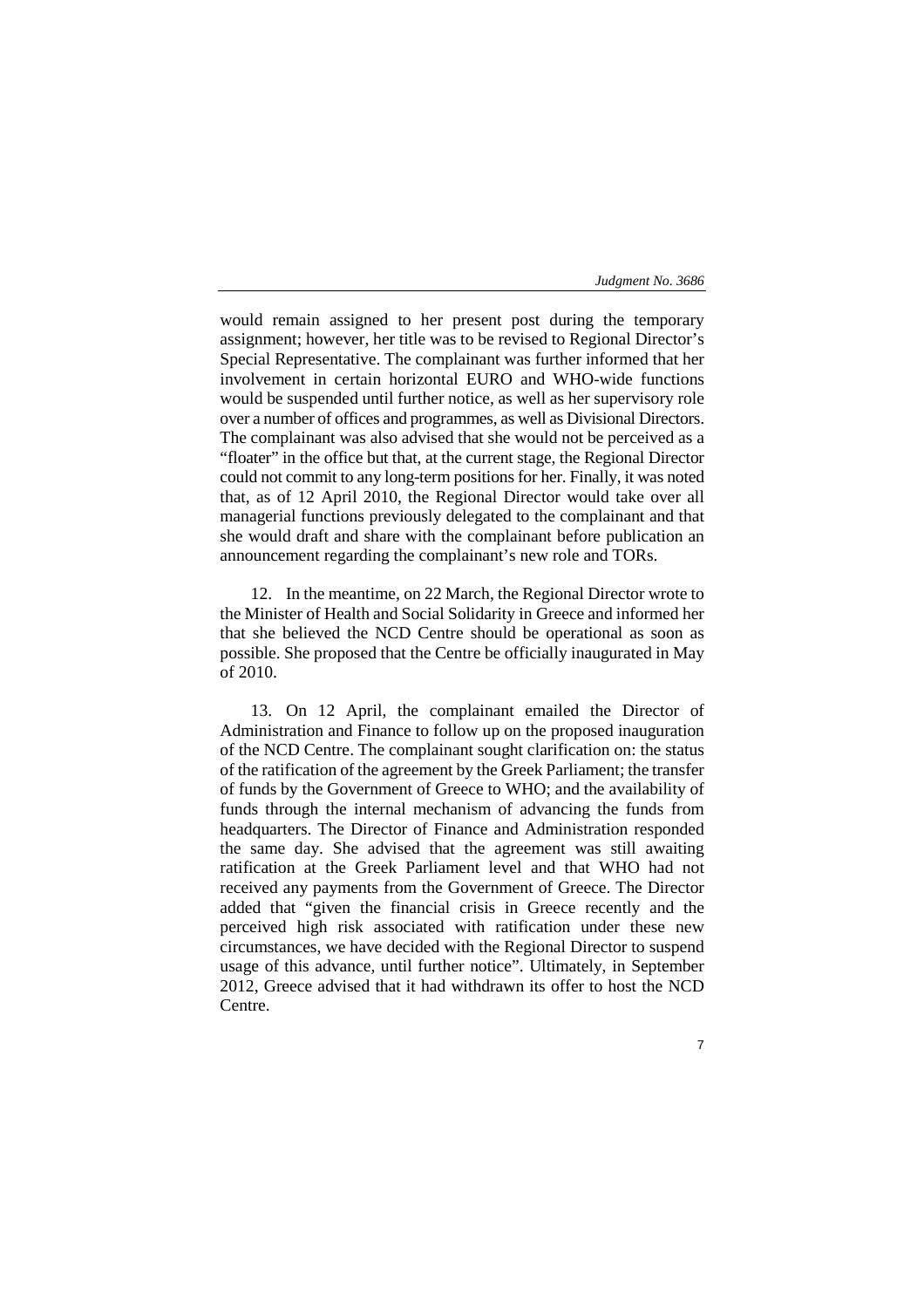14. On 21 April, the Executive Director of the Director-General's Office contacted the complainant on behalf of the Director-General to ascertain her interest in an upcoming vacancy for WHO Representative in Angola. The complainant advised that she did not wish to be considered for the post as she could not speak Portuguese.

15. On 7 July, the Director-General announced the complainant's appointment to the D-1 post of Head of Office/WHO Representative to India. The complainant maintained her personal grade of D-2.

16. The complainant lodged her appeal against the Regional Director's 9 April decision on 8 June. In the Notice of Intention she requested that her appeal be transferred to the HBA on the basis of the Regional Director's personal involvement in the matter. Having been informed by the Chair of the RBA of the complainant's request and the resulting requirement to forward the transfer request to the Director-General, the Regional Director stated that she had determined the RBA was the competent body to consider the appeal, pursuant to Staff Rule 1230.2. Subsequently, the RBA recommended that the appeal should be dismissed as irreceivable. On 18 March 2011, the Regional Director informed the complainant of her decision to dismiss the appeal in its entirety. The Regional Director also confirmed the complainant's decision not to pursue the claims of harassment raised in her appeal.

17. The complainant lodged an appeal against the Regional Director's decision with the HBA. On 15 February 2013, the HBA submitted its report to the Director-General. Ultimately, the HBA found the appeal to be receivable. In regard to the handling of the complainant's request for waiver of the RBA proceedings, the HBA concluded that it was a procedural error on the part of the Regional Director not to forward the waiver request to the Director-General, which constituted a lack of due process. As a result, the HBA recommended that the complainant be awarded moral damages up to 10,000 Swiss francs for breach of procedure and undue delay. The HBA also recommended an award of legal costs for the appeals brought before the RBA and HBA. With respect to the complainant's change of title, the HBA noted that,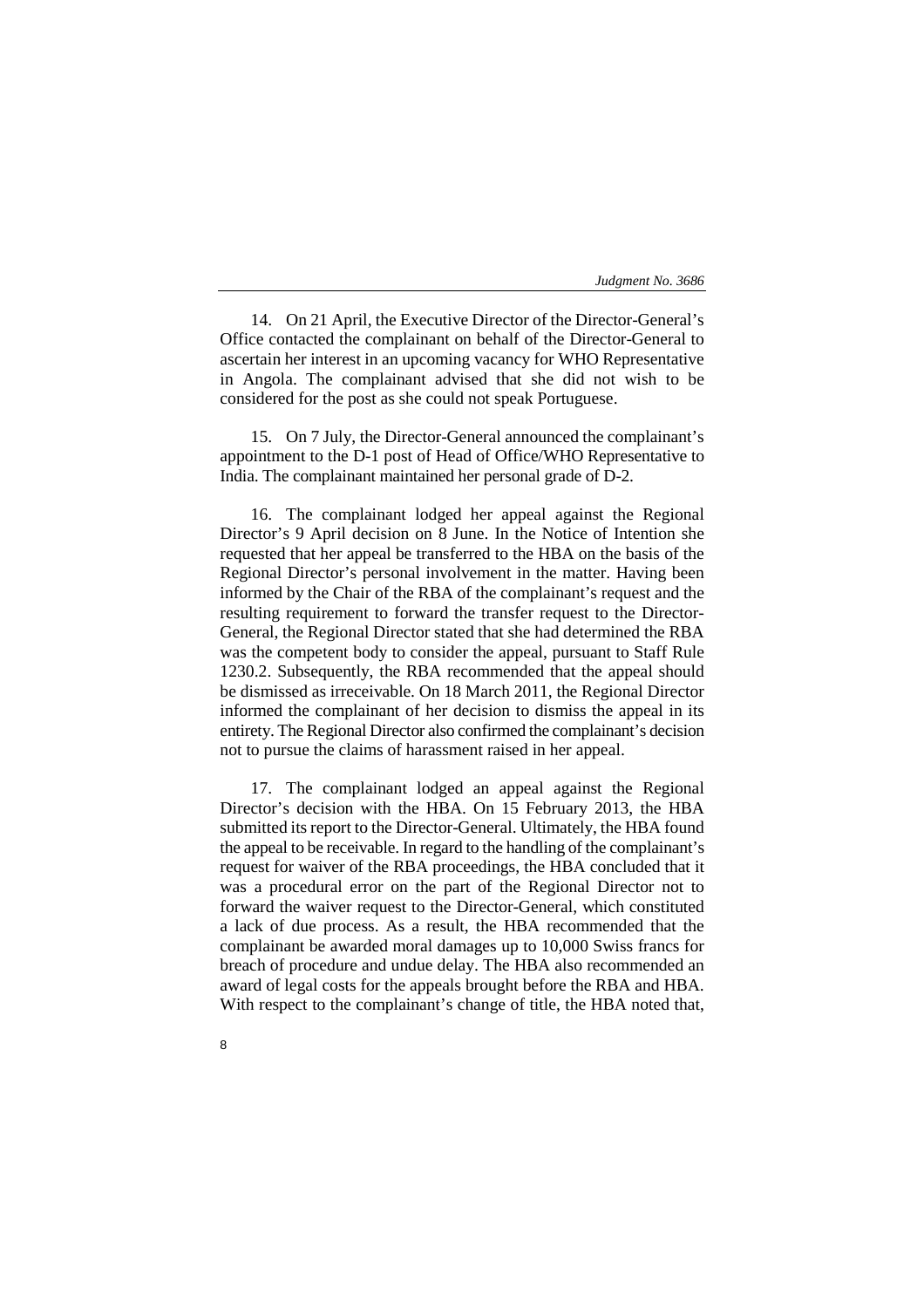while a new title was proposed, it never came into effect. Finally, the HBA did not find anything to indicate the decision to change the complainant's TORs was unlawful or in breach of the Staff Rules and Regulations.

18. On 3 July 2013, the Director-General awarded the complainant moral damages of 10,000 Swiss francs for: failure on the part of the Regional Director to forward the waiver request to the Director-General; proposing two reassignments that were not commensurate with the complainant's position as Deputy Regional Director; and for the issuance of the letter dated 25 March 2010, which the Director-General found to be unnecessarily abrupt. In addition, the Director-General awarded the complainant up to 2,500 Swiss francs in legal costs. Concerning the offers of reassignment made to the complainant, the Director-General found no evidence of bad faith and was satisfied that the reassignments were proposed in the larger context of wide-ranging and diligent efforts to find a suitable position for the complainant. The Director-General further observed that a suitable reassignment was found for the complainant within a reasonable period of time – namely, the WHO Representative India post.

19. The complainant submits that the Regional Director's 9 April decisions were *ultra vires*. At the material time, the Regional Director's new organizational structure had not been approved and it was not approved until September 2010. Consequently, in the interim period, the complainant should have retained her functions. As well, the Regional Director did not have the Director-General's approval to issue new TORs for the complainant's post or change her title. Moreover, the complainant submits that the Regional Director's decisions and actions in connection with the restructuring of the EURO office were improperly influenced by Member States and were, therefore, unlawful.

20. WHO submits the new claims in the rejoinder that the Regional Director's decisions were *ultra vires* are irreceivable as they introduce a new cause of action for which the internal means of redress have not been exhausted. On the merits, WHO submits the Regional Director had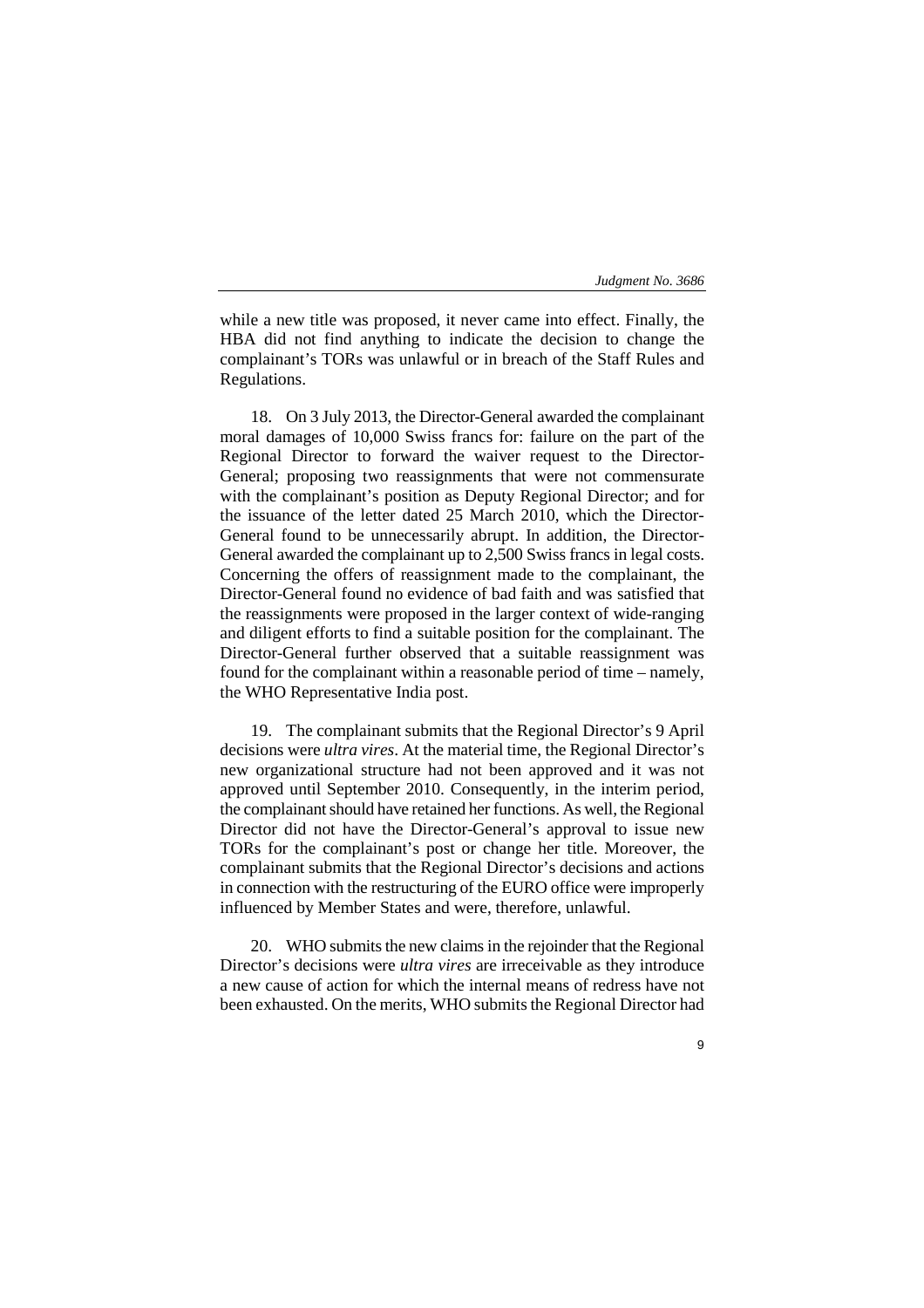the requisite authority to reorganize the EURO office, and conducted the necessary consultations with the Director-General concerning the new structure, to the extent that it impacted on the D-2 post in the office. Furthermore, the Organization maintains that the Director-General approved the modifications proposed by the Regional Director to the complainant's TORs.

21. Regarding the complainant's submission that it was improper for the Regional Director to initiate discussions with her about the proposed reorganization of the EURO office before the reorganization plan was duly authorized, WHO maintains that the provision of advance information to the complainant about the restructuring of the EURO office, including the facilitation of her participation in discussions about her TORs and potential new assignments, was done in order to fulfill its duty of care to the complainant and to respect her dignity. In its pleadings, WHO notes in relation to the complainant's *ultra vires* arguments that she may have misunderstood its submissions in Reply. WHO stresses the reorganization decision was not tainted by interference from Member States nor was it necessary for the Regional Director to obtain the approval of the Regional Committee to carry out the reorganization. Lastly, there were no breaches of the Staff Rules or the e-Manual in connection with the changes to the complainant's TORs and title.

22. Turning to the receivability question, the case law is clear that a complainant's claims must not exceed in scope the claims submitted during the internal appeal process. However, a complainant is not precluded from advancing new pleas before the Tribunal even if those pleas were not placed before the relevant internal appeal body (see Judgment 2571, consideration 5). In the present case, the complainant's submission that the actions taken by the Regional Director were unlawful for having occurred prior to the Regional Director's authorization of the restructuring plan is receivable as a plea that fits within the ambit of her challenge to the lawfulness of the decisions taken against her in the letter of 9 April 2010. Similarly, the complainant's allegation concerning the Regional Director's failure to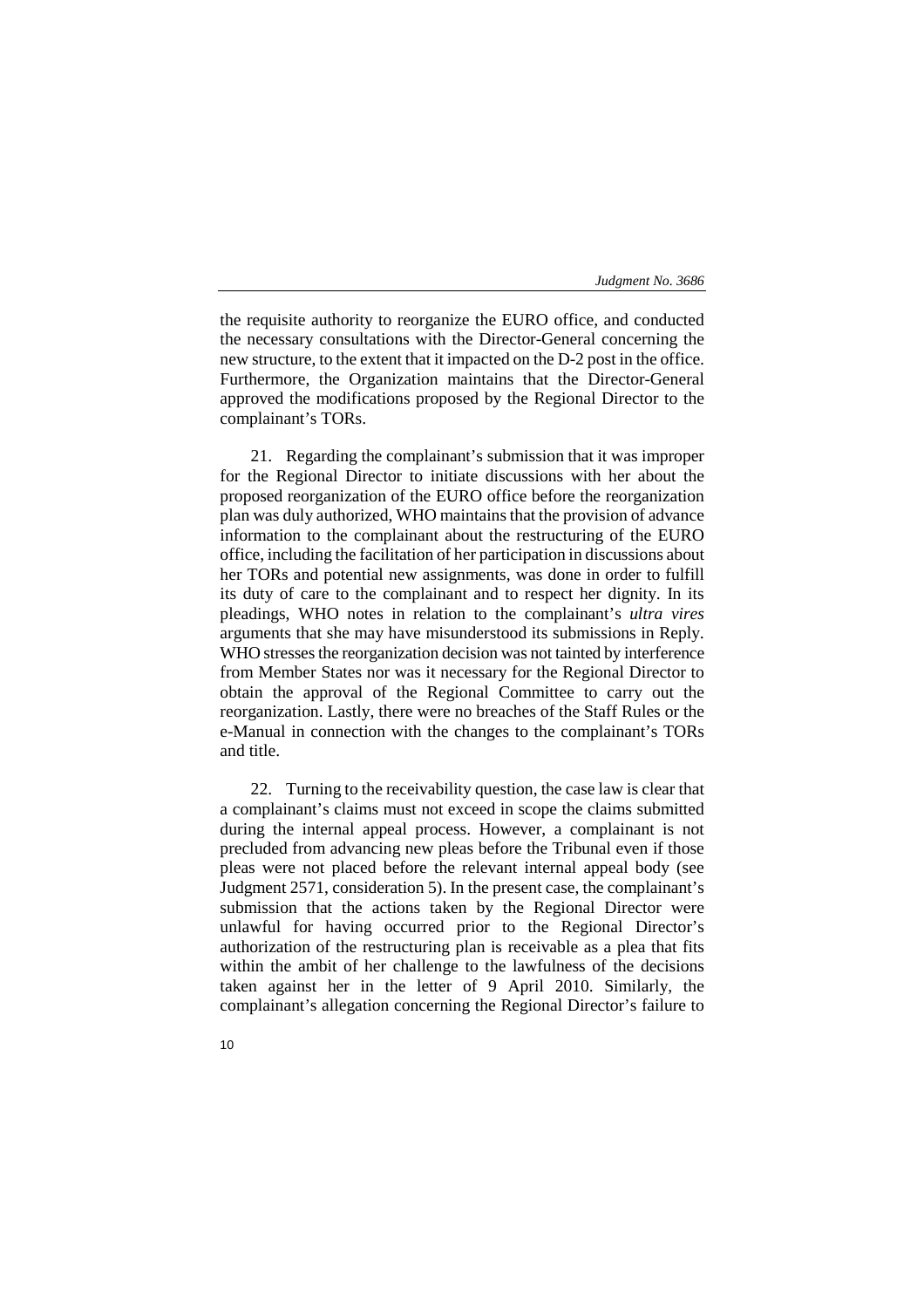obtain the requisite approval of the Director-General before issuing her revised TORs and changing her title of Deputy Regional Director is a new plea contesting the lawfulness of the decision made by the Regional Director in the letter of 9 April 2010 and, therefore, is receivable. Additionally, the complainant's allegation that the Regional Director's decisions in the letter of 9 April 2010 were unlawful for having been improperly influenced by Member States will be considered.

23. However, the complainant's submission that the Regional Director's decisions concerning the internal restructuring of the EURO office are unlawful due to the improper influence of Member States falls outside the scope of the complaint and, therefore, is irreceivable for having failed to exhaust the internal means of redress. Similarly, the complainant's claim with respect to the alleged unlawfulness of the Regional Director's decision to appoint Mr M.-M. to the DPM position is irreceivable on the basis that it represents a new claim which falls outside the scope of the complaint.

24. On the merits, WHO does not dispute that at the material time, that is from 1 February when the Regional Director took up her duties to 9 April the date of the Regional Director's decisions, the proposed restructuring of the EURO office had not been approved and, in fact, was not approved until much later that year. It is also clear that at the material time the Regional Director's proposed new structure for the office did not include the post of Deputy Regional Director. It was to be replaced by a new D-2 post, Director of Programme Management. It is in this context that the actions and decisions taken by the Regional Director must be examined.

25. It is also not disputed that the two offers of reassignment made to the complainant were not commensurate with her qualifications and experience, which was acknowledged by the Director-General in her final decision, as was the Regional Director's failure to forward the complainant's waiver request to the Director-General. However, for the reasons set out below, WHO's assertion that the discussions with the complainant about the restructuring, her new TORs and potential new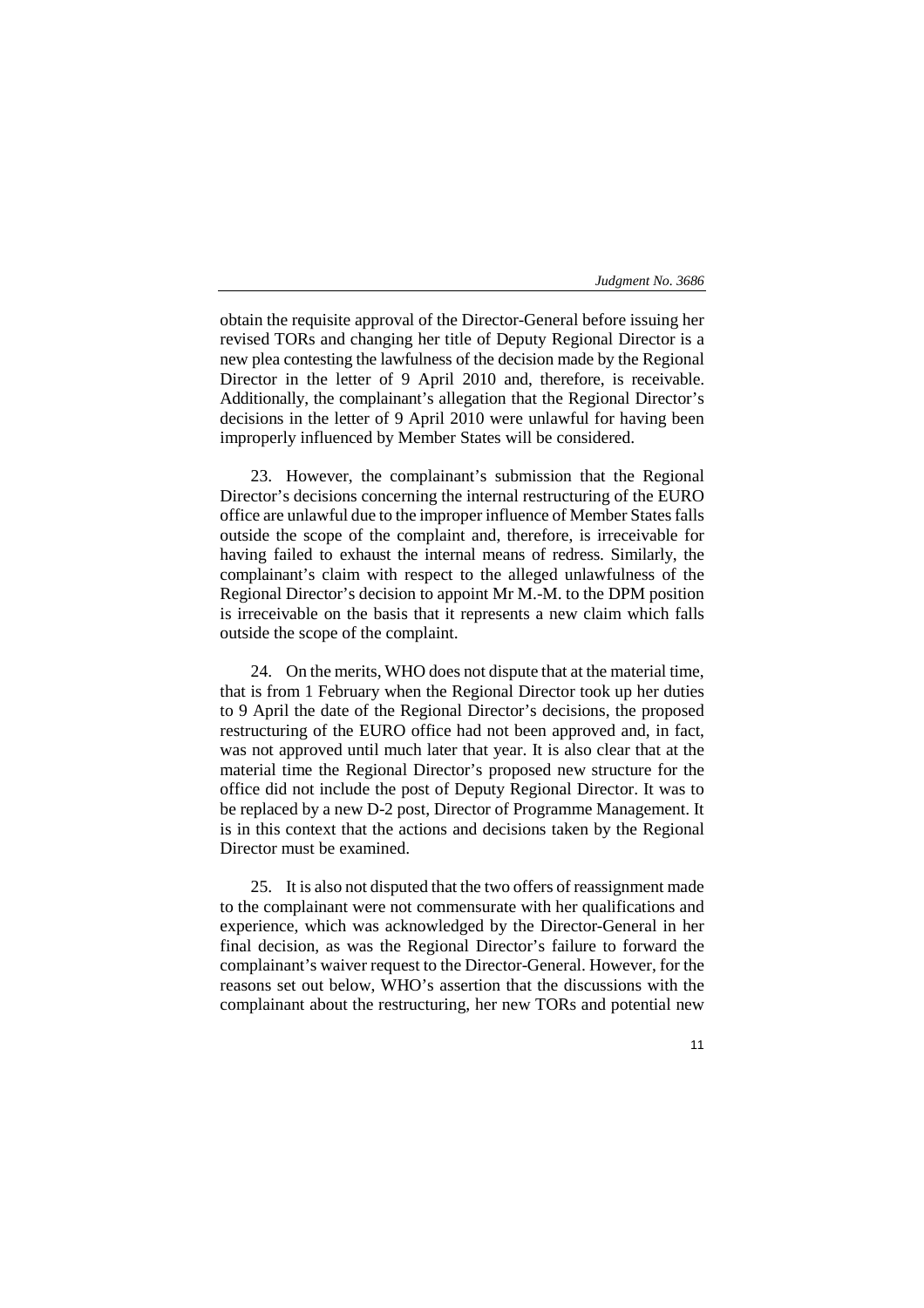assignments were done to fulfill its duty of care and to respect her dignity are untenable.

26. As regards the reassignment offer as Head of Country Office/WHO Representative for Kazakhstan, Moldova and Tajikistan, in addition to not being commensurate with the complainant's qualifications and experience, as later revealed, the post still had to be reclassified to a P.06/D.01 and the Director-General's approval had to be sought for the complainant to retain her personal grade of D-2. Assuming that the Director-General would not withhold her approval, the reclassification of a post is a lengthy complex process. Given these contingencies, it cannot be said that it was an offer capable of acceptance at the time.

27. The reassignment in relation to the NCD Centre is even more problematic. In response to the complainant's inquiry regarding the status of the NCD Centre, on Monday 12 April the Director of Finance and Administration advised, as noted above, that "given the financial crisis in Greece recently and the perceived high risk associated with ratification under these new circumstances, we have decided with [the Regional Director] to suspend usage of this advance, until further notice". It is evident from this communication that on the preceding Friday 9 April when the Regional Director informed the complainant of this reassignment, the Regional Director must have known that the NCD Centre would not be going ahead at that time and it was no longer a viable option. This was not communicated to the complainant.

28. As set out above, the Regional Director also took decisions affecting the status of the complainant's D-2 post. As noted by WHO, subject to the limited and shared authority mentioned in Article 53 of the WHO Constitution, the WHO Constitution does not assign any administrative authority to Regional Directors. Rather, their administrative authority must derive from the Director-General by a delegation of authority. According to the delegation of authority document dated 28 April 2008, the Director-General delegated to the Regional Director comprehensive authority over decisions affecting staff up to the D-1 level.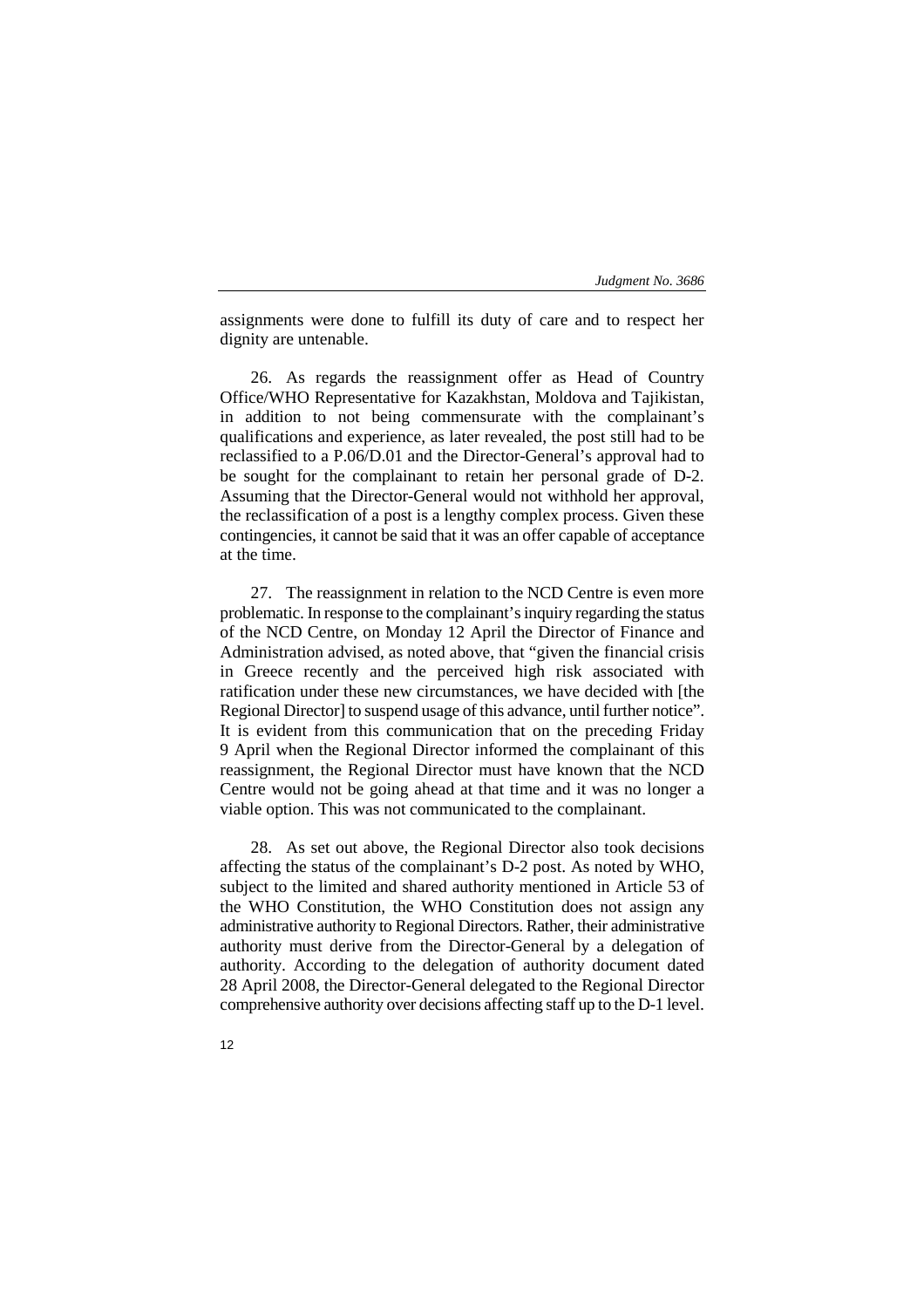However, the Director-General retained responsibility for all D-2 level posts within WHO. Accordingly, the Regional Director did not have the authority to alter the complainant's TORs without the authorization of the Director-General. While WHO maintains that the Regional Director consulted with the Director-General and obtained the Director-General's approval in relation to the proposed modification of the complainant's TORs, WHO does not provide documentary evidence to corroborate these assertions. Consequently, WHO has failed to establish the lawfulness of the Regional Director's decision to alter the complainant's TORs.

29. As to the functions withdrawn from the complainant's D-2 post, it appears that certain functions had been delegated to the Deputy Regional Director post by the previous Regional Director at the time of the creation of the post in 2006. In her letters of 25 March 2010 and 9 April 2010, the Regional Director purported to take back these same functions from the complainant. However, WHO does not provide any documentation to show that the functions withdrawn from the complainant's D-2 post were the same functions that had been delegated to her post by the previous Regional Director. Instead, WHO merely provides a delegation of authority document signed by the previous Regional Director that does not identify the delegated functions or responsibilities. In the absence of such information, it cannot be assumed that the Regional Director took back the same previously delegated functions and responsibilities as opposed to functions and responsibilities assigned by the Director-General. In these circumstances, WHO has failed to establish that the withdrawal of the functions and responsibilities was lawful.

30. At this juncture, it must be observed that the change to the complainant's title coupled with the removal of all her managerial responsibilities and functions are actions that can only be described as demeaning and humiliating.

31. Turning to the internal appeal before the RBA, although the Regional Director's failure to forward the complainant's waiver request has been recognized, the Regional Director took a decision in a situation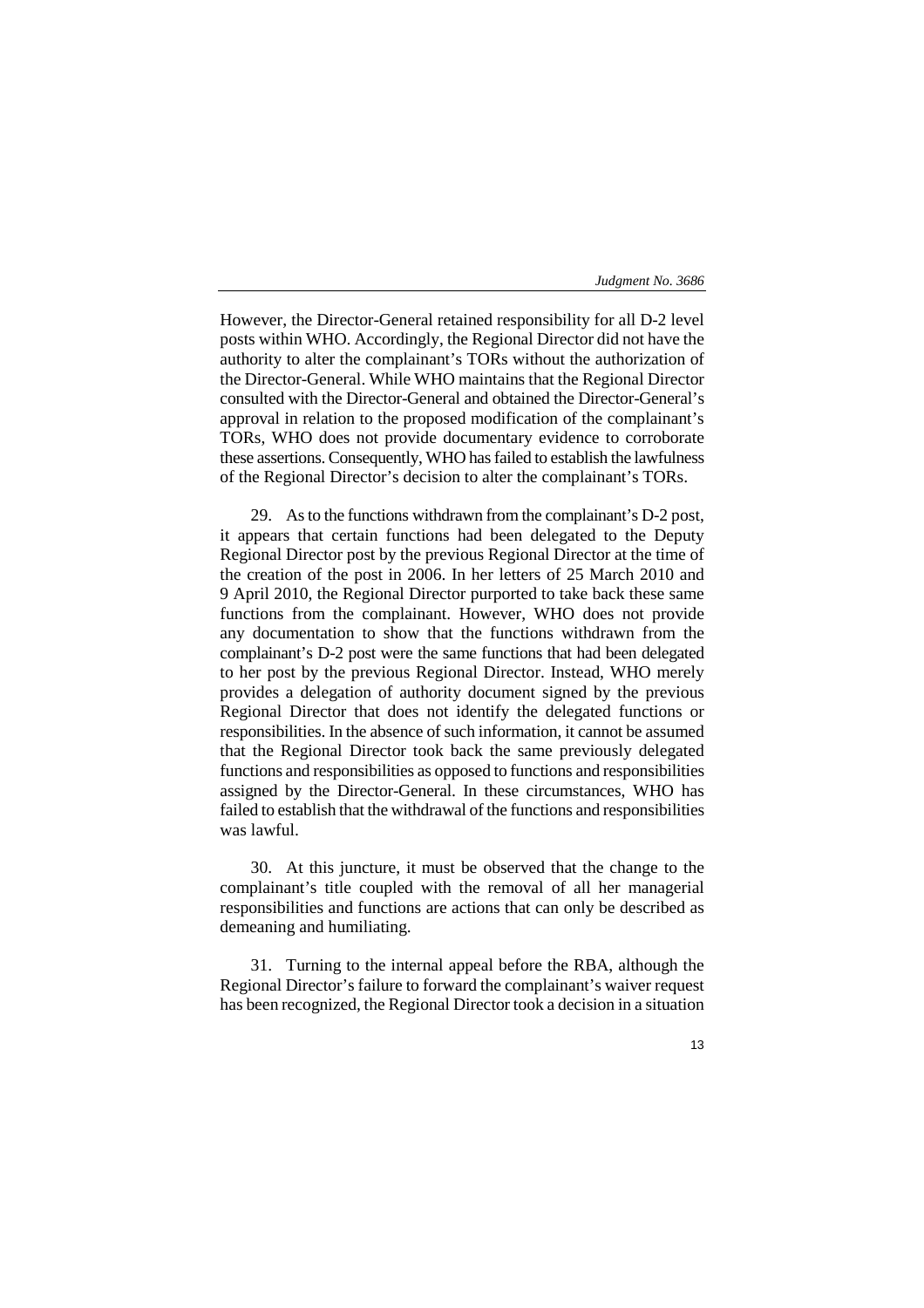where she clearly had a conflict of interest. This coupled with the failure to forward the waiver request, reflects a flagrant disregard of the complainant's rights.

32. Lastly, as concerns the complainant's allegation that the 9 April decisions were influenced by Member States, this has not been substantiated and no further consideration is required.

33. The next question that arises is whether WHO can rely on facts subsequent to 9 April 2010 for the purpose of rebutting the complainant's allegations of bad faith and breach of the duty of care. The complainant takes issue with WHO's reliance on the WHO Representative/Angola and the WHO Representative/India reassignment offers as evidence of the Regional Director's good faith efforts to find the complainant a suitable reassignment. The complainant submits that these offers occurred after the 9 April 2010 decision and, therefore, these facts are irrelevant to the appeal and must be disregarded by the Tribunal.

34. WHO submits that the good faith actions taken to find the complainant a suitable reassignment subsequent to 9 April 2010 are relevant to the current appeal and should not be disregarded by the Tribunal. WHO maintains that in order to assess the complainant's claims of bad faith and breach of the duty of care the Tribunal must examine the surrounding circumstances, including actions taken after the 9 April decisions. WHO maintains that its subsequent conduct is relevant circumstantial evidence from which an inference of good faith can be drawn.

35. In Judgment 2364, consideration 2, the Tribunal considered grounds of complaint based on facts arising subsequent to the impugned decision. In holding that the claims were not receivable the Tribunal stated:

"Even though it is only the 'decision' of 10 March 2002 which he wishes to have set aside, the complainant refers to facts which arose after that date and adds in his rejoinder that, since the final decision was dated 23 July 2002, 'all grievances raised until that date can validly be taken into account' as part of his complaint. In addition, before the Tribunal he also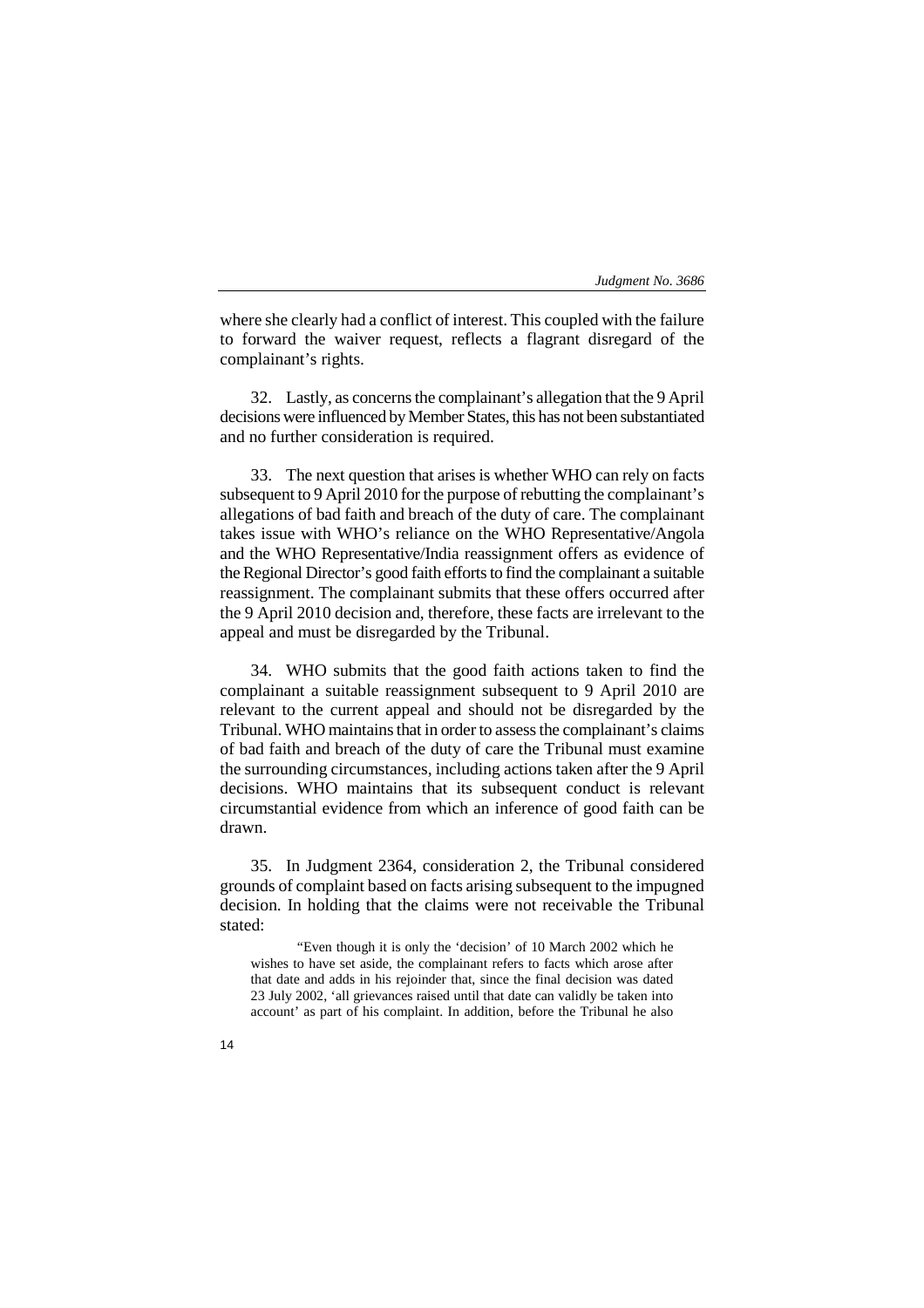submits a claim for the repeal of the internal audit charter – a claim that was not put forward in his internal appeal.

With regard to the claims based on facts subsequent to 10 March 2002 and presented as grounds for appeal, since internal remedies were not exhausted (Article VII(1) of the Statute of the Tribunal), they must be deemed irreceivable. The same goes for the claims that were not put forward in the internal appeal proceedings.

Furthermore, the validity of a decision or measure cannot be judged on the basis of facts occurring subsequently to that decision or measure.

In the case in hand, therefore, all facts subsequent to the 'decision' of 10 March 2002 must be disregarded and the situation must be considered as it stood at that date." (Emphasis added.)

36. For the same reasons, WHO may not rely on the WHO Representative/Angola and WHO Representative/India reassignment offers – which occurred after the 9 April decisions – to rebut the complainant's allegations of bad faith and breach of the duty of care. Instead, the situation must be considered by the Tribunal as it stood on 9 April 2010.

37. In summary, in its dealings with the complainant, WHO breached its duty of care, did not act in good faith in making its reassignment offers, and did not treat her with dignity and respect. The amount already awarded for moral damages is inadequate in light of the repeated and egregious disregard of the complainant's rights and her dignity. WHO will be ordered to pay the complainant moral damages in the amount of 65,000 Swiss francs in addition to the amount already awarded by the Director-General. She is also entitled to additional costs in the amount of 5,000 Swiss francs.

# DECISION

For the above reasons,

1. WHO shall pay the complainant moral damages in the amount of 65,000 Swiss francs.